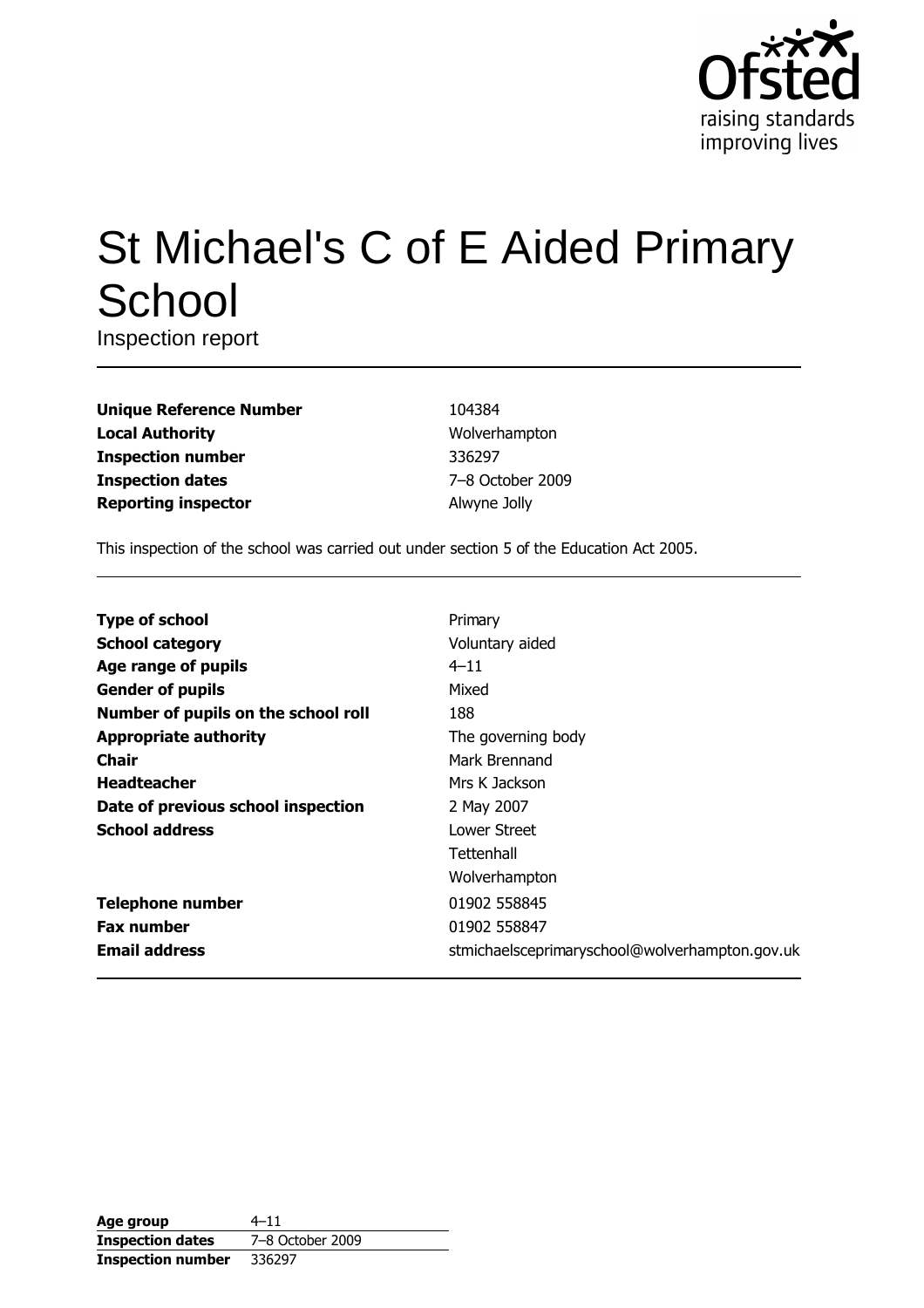The Office for Standards in Education, Children's Services and Skills (Ofsted) regulates and inspects to achieve excellence in the care of children and young people, and in education and skills for learners of all ages. It regulates and inspects childcare and children's social care, and inspects the Children and Family Court Advisory Support Service (Cafcass), schools, colleges, initial teacher training, work-based learning and skills training, adult and community learning, and education and training in prisons and other secure establishments. It rates council children's services, and inspects services for looked after children, safeguarding and child protection.

Further copies of this report are obtainable from the school. Under the Education Act 2005, the school must provide a copy of this report free of charge to certain categories of people. A charge not exceeding the full cost of reproduction may be made for any other copies supplied.

If you would like a copy of this document in a different format, such as large print or Braille, please telephone 08456 404045, or email enquiries@ofsted.gov.uk.

You may copy all or parts of this document for non-commercial educational purposes, as long as you give details of the source and date of publication and do not alter the documentation in any way.

Royal Exchange Buildings St Ann's Square Manchester M2 7LA T: 08456 404045 Textphone: 0161 618 8524 E: enquiries@ofsted.gov.uk W: www.ofsted.gov.uk © Crown copyright 2009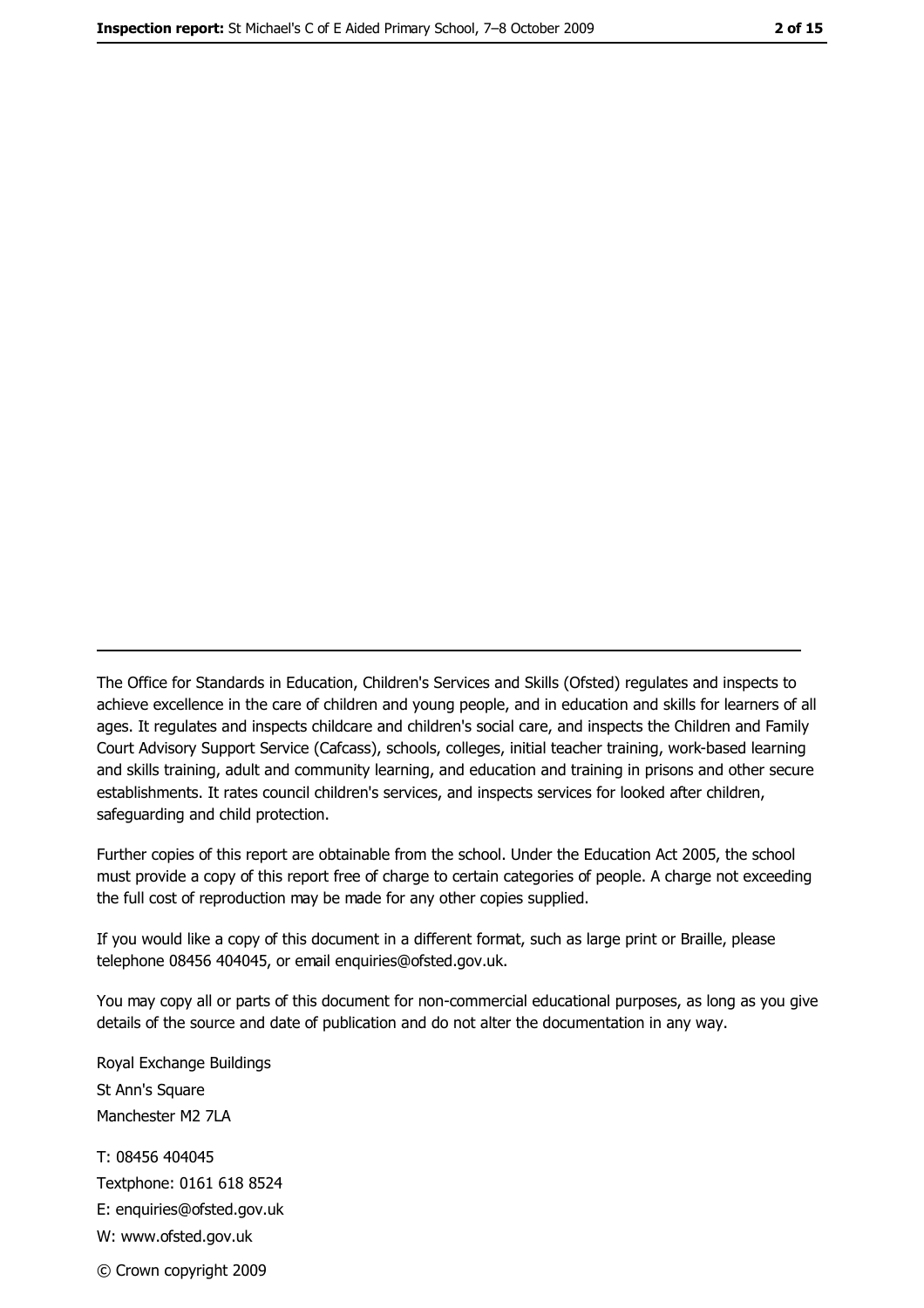# **Introduction**

This inspection was carried out by three additional inspectors. The inspectors visited 11 lessons, and held meetings with governors, staff and groups of pupils. They observed the school's work, and looked at documentation relating to planning, monitoring, safeguarding, communications with parents, records of governor meetings and 52 questionnaires.

The inspection team reviewed many aspects of the school's work. It looked in detail at the following:

- the achievement of pupils, particularly those who have English as an additional  $\blacksquare$ language
- the extent teaching is enabling all groups of pupils to achieve well  $\blacksquare$
- how effectively the school meets the needs of all pupils, particularly those who are  $\blacksquare$ vulnerable
- the extent to which the school is able to analyse all the information about its  $\blacksquare$ effectiveness and arrive at a clear view of its strengths and weaknesses.

# **Information about the school**

St Michael's Church of England Aided Primary School is smaller than most primary schools. Three out of ten pupils are eligible to receive free school meals, which is well above average. The percentage of pupils who have special educational needs and/or disabilities is broadly average. The proportion of pupils from minority ethnic groups and for whom English is a second language are both well above average. The school holds a number of national awards including Activemark, Healthy School Award and the Foundation level of the International School Award. Both the headteacher and deputy headteacher took up their posts in the previous academic year. The headteacher was absent during the inspection.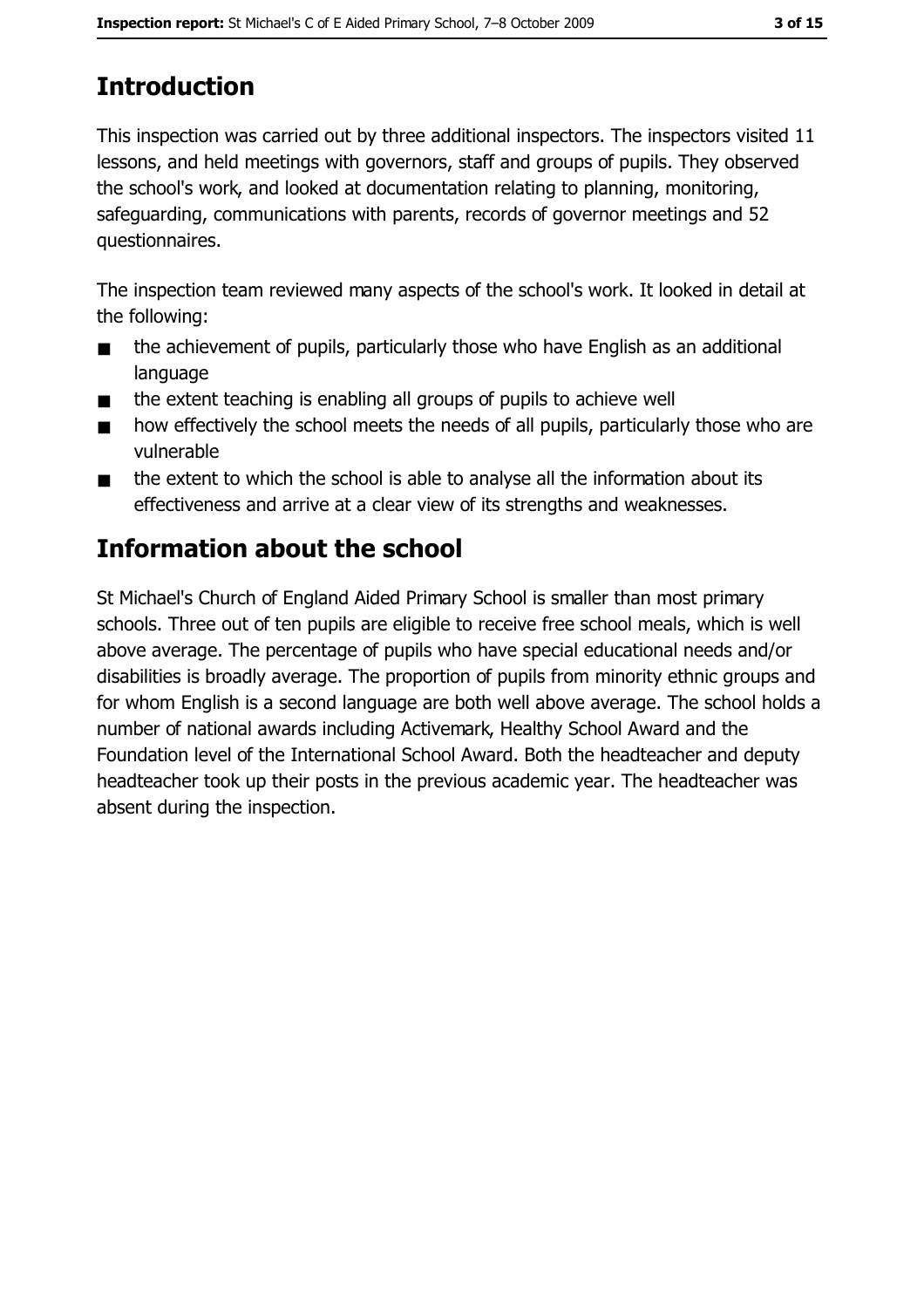# **Inspection judgements**

# Overall effectiveness: how good is the school?

### The school's capacity for sustained improvement

## **Main findings**

This is a caring school that provides a satisfactory education for its pupils. Pupils from many different ethnic backgrounds are integrated well into the happy atmosphere where all feel secure and valued. It is a school that cherishes its Christian foundation and promotes the spiritual development of its pupils particularly well. Parents appreciate the school's efforts on behalf of their children and pupils talk positively of how they enjoy school. The moral, social and cultural development of the pupils is also good. Arrangements for the Early Years Foundation Stage are now settled so that pupils make satisfactory progress by Year 1. However, at times, activities in Reception are insufficiently challenging and assessment information is not always used to plan activities that meet the different needs of the children. Younger pupils attain less well in mathematics but are making improved progress in reading. Standards are average by the end of Year 6, reflecting that pupils of all abilities and all ethnic groups achieve satisfactorily. Standards in writing are lower than average throughout the school, especially for boys, and this key skill remains a priority for improvement.

The quality of teaching and learning is satisfactory. Good relationships underpin most lessons and the content is invariably interesting and relevant. However, pupils are not always clear about what they have to achieve in lessons and sometimes they work too slowly when given individual tasks.

The new leadership has quickly gained the support of the school community and instilled a clear sense of purpose. They have a secure understanding of the school's strengths and weaknesses and have already implemented good systems for monitoring teaching and learning. There are satisfactory systems being developed to build up and collate assessment information. These in turn enable the school to set reasonably challenging targets for its pupils These encouraging signs indicate that the school has a satisfactory capacity to make further improvement.

About 40% of schools whose overall effectiveness is judged satisfactory may receive a visit by an Ofsted Inspector before the next Section 5 inspection.

# What does the school need to do to improve further?

- Improve teaching so that it is of consistently good quality by ensuring:  $\blacksquare$ 
	- pupils are always clear about what they need to do in lessons to achieve their very best
	- younger pupils are given more regular opportunities to use and apply their mathematical skills in practical situations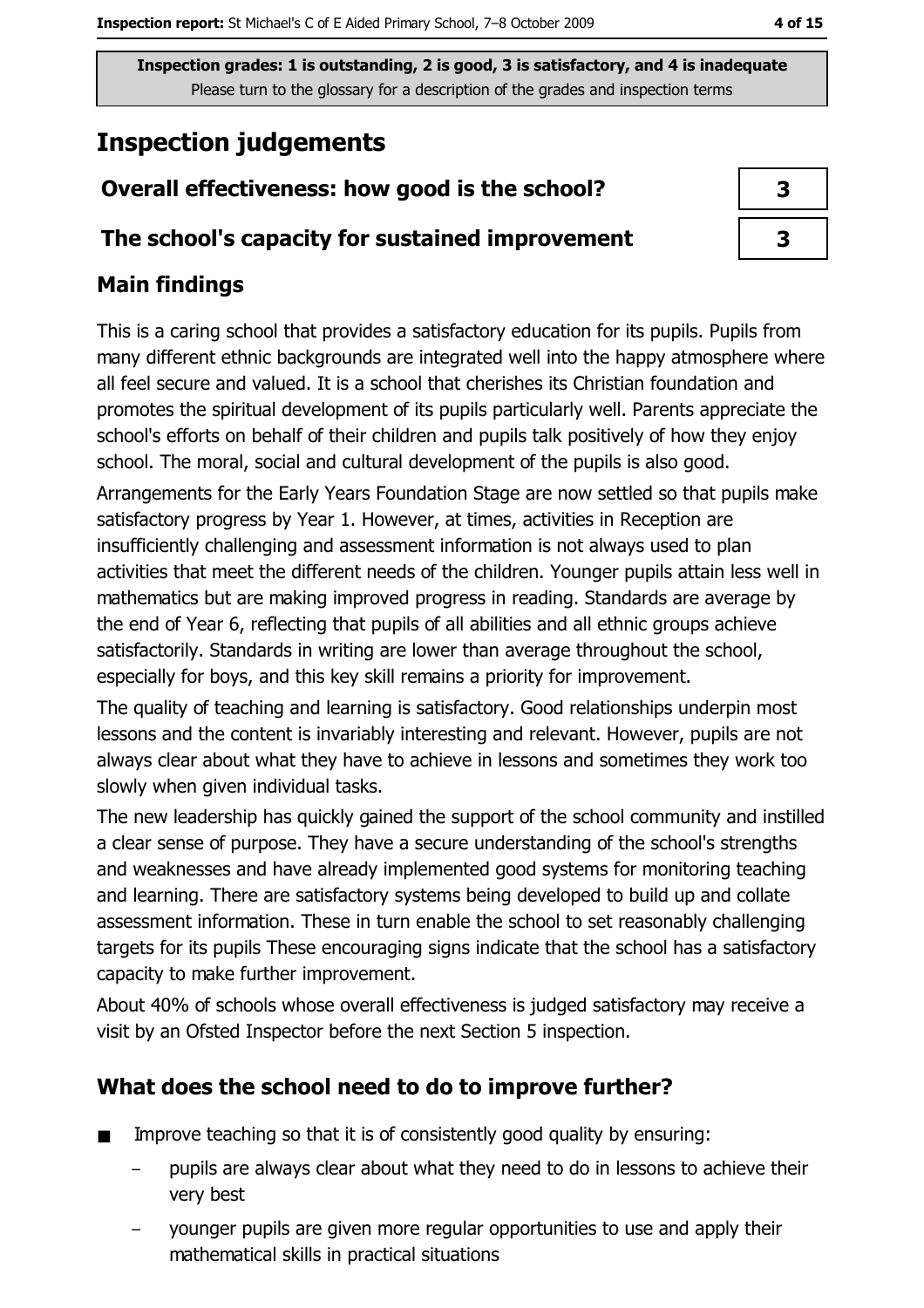- pupils are expected to work quicker when given individual and group tasks.
- Improve provision in the Early Years Foundation Stage by:  $\blacksquare$ 
	- ensuring all children receive activities which are sufficiently challenging
	- using assessment information effectively to develop children's learning
	- developing the outdoor play area so that it can be used as an effective learning  $\overline{\phantom{0}}$ environment.
- To improve standards of writing the school should ensure:
	- there are regular tasks set to meet the specific interests of boys
	- there are regular opportunities for older pupils to write at length on subjects across the curriculum
	- older pupils are encouraged to use more ambitious vocabulary and more complex sentences in their writing.

### Outcomes for individuals and groups of pupils

Although pupils make satisfactory progress overall to reach average standards by Year 6, some pupils could achieve more. This is because at times, tasks set are insufficiently challenging and pupils are too slow completing individual and group activities. This in turn impacts on the quality and quantity of the work they produce. Pupils for whom English is an additional language generally make increasingly good progress as they become more confident in their ability. Published assessment information for 2008 led inspectors to investigate the progress made by pupils from a Black Caribbean background, particularly in Years 1 and 2. Inspectors found, however, that these pupils progress as well as others because of the effective additional support they receive and the efficient way their needs are identified and then targeted. Pupils with special educational needs and/or disabilities are supported well and most make satisfactory or good progress.

The school has adopted a commercial scheme to develop pupils' writing, which is having some impact. Nevertheless, standards remain lower than average, particularly for boys, which is reflected in the pupils' work and the most recent national test results. The school's initiative to develop pupils reading further has borne more fruit and there are clear signs of improvement for all ages. The introduction of a new approach to calculation and effective clear-sighted leadership has led to an improvement in mathematical attainment in Years 3 to 6. However, attainment is still below average in mathematics by Year 2 and pupils' ability to use and apply mathematical skills in practical situations remains a weakness.

The pupils from many different social and ethnic backgrounds all enjoy coming to a school they feel safe in and in which they flourish and grow. They get on well together and rare instances of bullying are quickly dealt with. Behaviour is satisfactory overall. Pupils often show a responsible attitude and are typically well behaved around the school though on occasion, some pupils distract others, which slows learning in a few lessons. The strong and inclusive ethos of the school helps pupils develop well in terms

3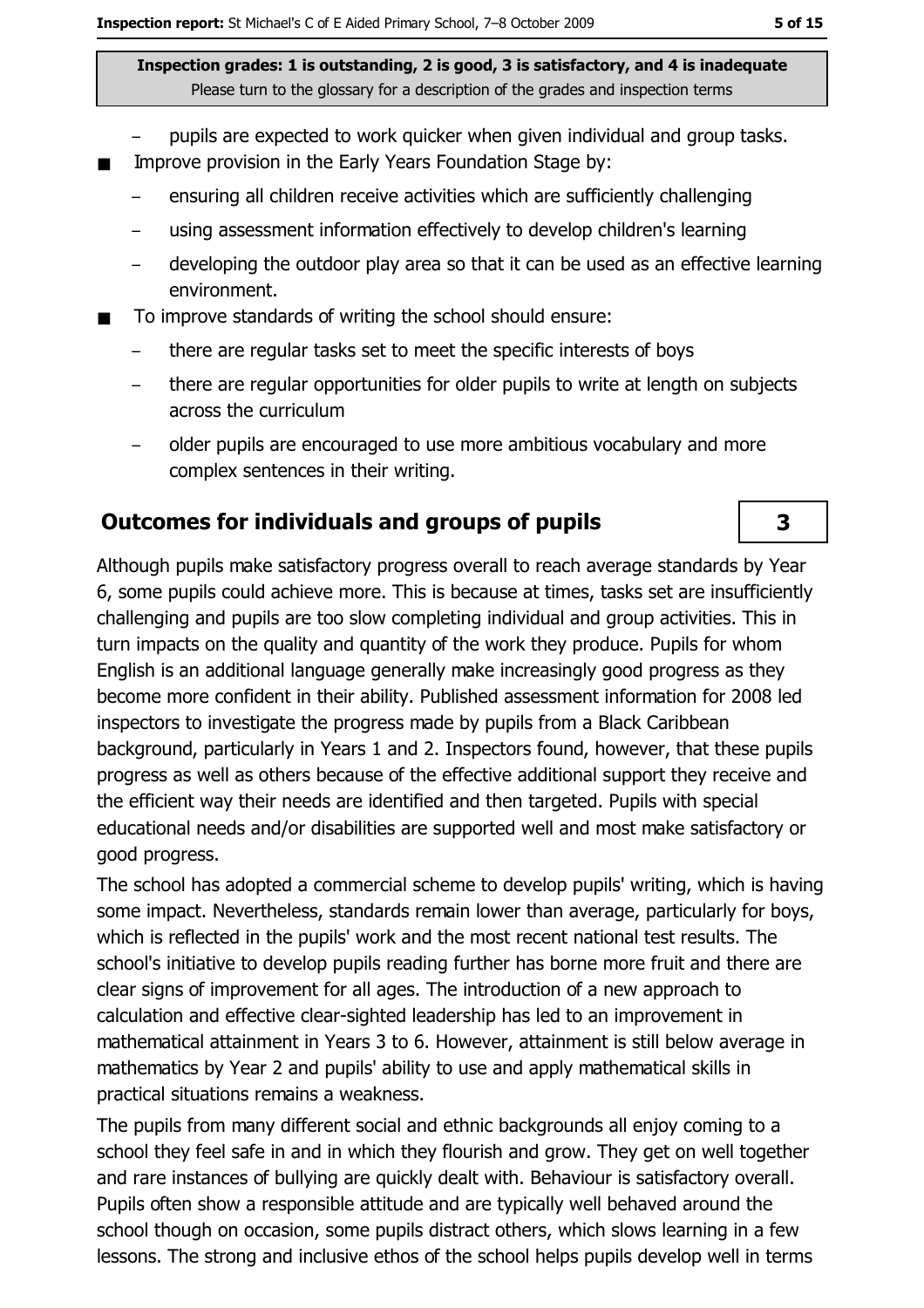of their spiritual, moral, social and cultural development. They also have a good commitment to a healthy lifestyle helped by the school's provision for physical education, sports and other activities, as well as the support through the school council for healthy eating. Pupils make a satisfactory contribution to the school and the wider community, particularly through strong links with the church. Attendance has steadily improved to reach the school target and now matches similar schools. Furthermore, pupils are demonstrating secure literacy, numeracy and information and communication technology skills that are important for their future economic well being.

These are the grades for pupils' outcomes

| Pupils' achievement and the extent to which they enjoy their learning                                                     |                         |  |  |
|---------------------------------------------------------------------------------------------------------------------------|-------------------------|--|--|
| Taking into account:<br>Pupils' attainment <sup>1</sup>                                                                   | 3                       |  |  |
| The quality of pupils' learning and their progress                                                                        | 3                       |  |  |
| The quality of learning for pupils with special educational needs and/or<br>disabilities and their progress               | 3                       |  |  |
| The extent to which pupils feel safe                                                                                      | $\overline{\mathbf{2}}$ |  |  |
| <b>Pupils' behaviour</b>                                                                                                  | 3                       |  |  |
| The extent to which pupils adopt healthy lifestyles                                                                       | $\overline{\mathbf{2}}$ |  |  |
| The extent to which pupils contribute to the school and wider community                                                   | 3                       |  |  |
| The extent to which pupils develop workplace and other skills that will<br>contribute to their future economic well-being |                         |  |  |
| Taking into account:<br>Pupils' attendance <sup>1</sup>                                                                   | 3                       |  |  |
| The extent of pupils' spiritual, moral, social and cultural development                                                   | 2                       |  |  |

#### How effective is the provision?

The school has had a large turnover of staff recently which has made it difficult to sustain a consistently high quality of teaching. Nevertheless, teaching is satisfactory overall and there are some good features throughout the school. Positive, caring relationships characterise all teaching. Lessons are generally interesting and teachers make effective use of the projectors linked to interactive whiteboards. For example, in an effective literacy lesson in Year 3, the pupils gasped at a striking picture of a unicorn.

The grades for attainment and attendance are: 1 is high; 2 is above average; 3 is broadly average; and 4 is low.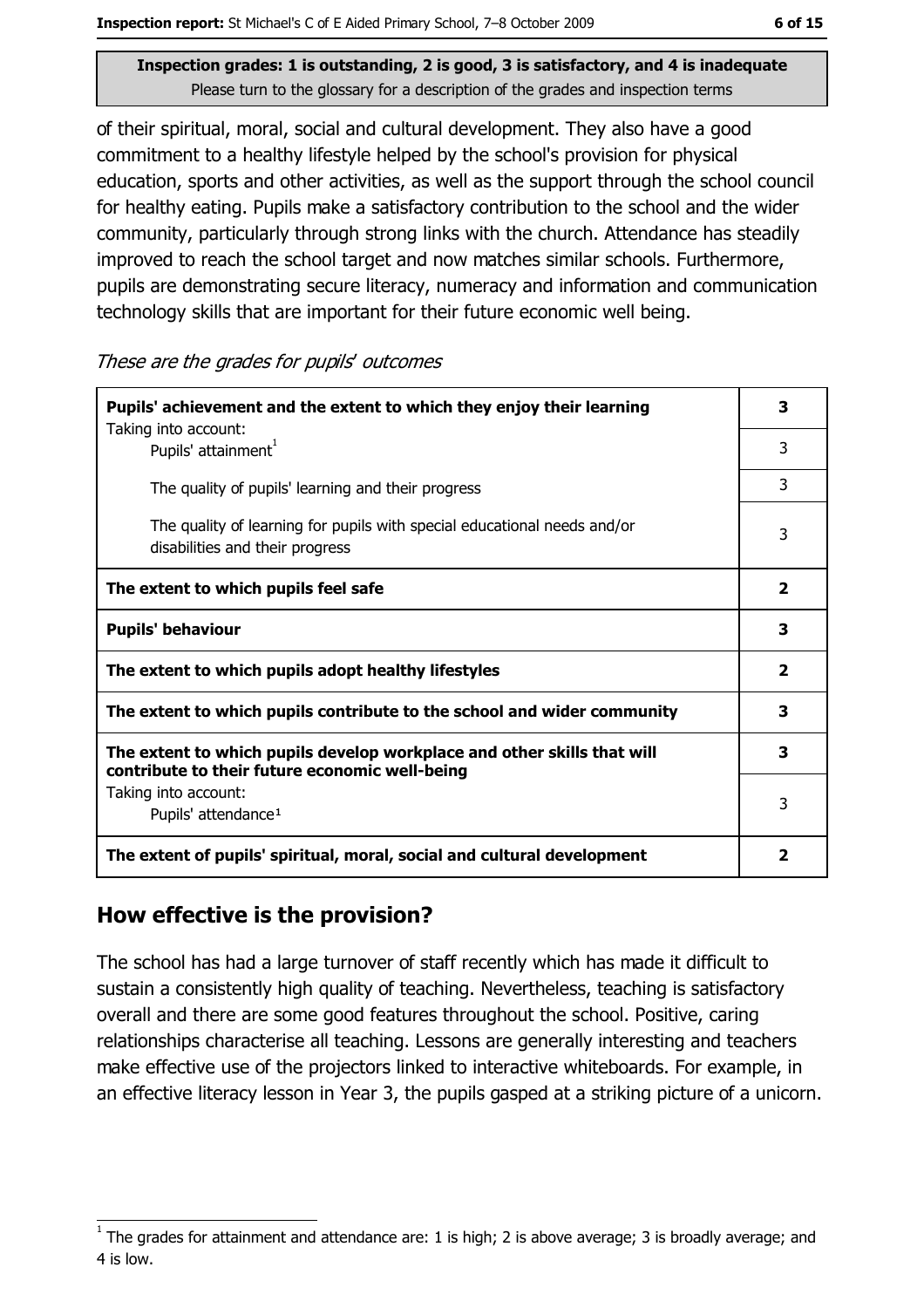New pupils to the school have their needs particularly well addressed both through initial withdrawal for those who do not understand basic English sufficiently and later through targeted support in lessons.

Learning objectives are not always clearly stated to pupils so that they know how to improve their skills and understanding. On these occasions teachers list activities rather than what the pupils are expected to learn. Occasionally, teaching lacks challenge and this is evident by the lack of urgency shown when pupils attempt their tasks. On these occasions, the pace of learning drops and pupils make less progress. At times teachers talk for too long, leading to a few pupils losing concentration and distracting others.

Pupils' work is invariably well marked and constructive comments are given to help them improve. They understand the targets they are given which are also communicated to their parents. Assessment arrangements are satisfactory and improving so teachers are beginning to get more information and analysis to help them plan work to meet the pupils' needs.

The curriculum is satisfactory with an effective emphasis on encouraging creativity and responsiveness in younger pupils. French, for example, is already taught to pupils throughout the school. The school has made progress in promoting literacy and numeracy across the curriculum although it recognizes that resulting schemes of work and lesson planning lack the necessary focus and challenge to ensure pupils always make the best progress. The curriculum is further enhanced by regular visits and a satisfactory range of extra-curricular activities.

Pupils, who are widely different in terms of their ethnic and social backgrounds and stages of language acquisition, come into a socially cohesive and supportive environment. Support for pupils at an early stage of English language acquisition is particularly good reflecting the often good progress they make in their studies and integration into the school community. Vulnerable children develop confidence through the structured support and all pupils feel safe.

| These are the grades for the quality of provision |  |
|---------------------------------------------------|--|
|---------------------------------------------------|--|

| The quality of teaching                                                                                    |   |
|------------------------------------------------------------------------------------------------------------|---|
| Taking into account:<br>The use of assessment to support learning                                          |   |
| The extent to which the curriculum meets pupils' needs, including, where<br>relevant, through partnerships | 3 |
| The effectiveness of care, guidance and support                                                            |   |

### How effective are leadership and management?

Staff, pupils and parents speak positively about the vision and drive of the recently established senior leadership team. Their impact can already be seen in improvements to the fabric of the building and a well planned programme for monitoring teaching.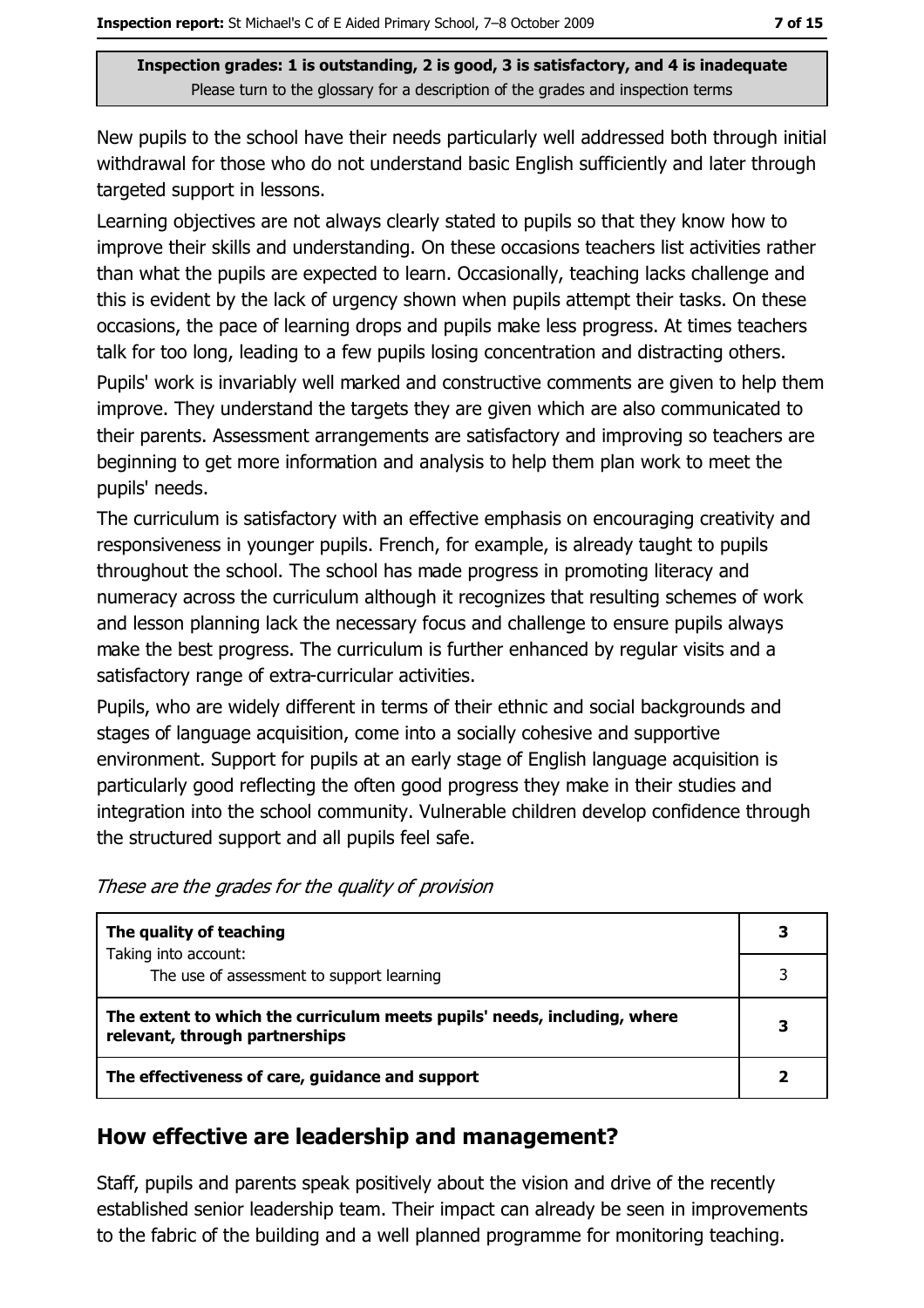It is too early to see the impact of the leadership on the drive to improve standards. Self-evaluation processes are currently predominantly limited to this senior leadership team. In response to criticisms in the last inspection report, the school improvement plan is now an effective document which lists a few correctly identified priorities and has sharper and more measurable success criteria. Again in response to the last inspection report, the school now focuses lesson observations more rigorously on how pupils learn and make progress. The way work is matched to pupils' abilities has improved but, as with the management of data, this has not yet had an impact on pupils' attainment.

There is an effective approach to promoting equal opportunities and tackling discrimination because the school takes the actions needed to ensure different groups all achieve appropriately. The school's positive ethos contributes well to community cohesion locally. There has been a particularly strong focus on Jamaica and the Caribbean, reflecting the ethnic background of a significant section of the pupils. However, the school recognises it needs to increase pupil awareness of life in other parts of Britain.

The governors are well organised with a good understanding of the school's strengths and weaknesses. They have been aware and responsive to how they can support the new senior management team. They are not yet fully involved in evaluating some important aspects of the school such as the progress of different groups and safeguarding. The school's vetting arrangements currently meet government requirements and the school adopts satisfactory practice across all areas of its safeguarding work. The school's good links with other key agencies are used well to reduce the risk of harm to pupils.

The school's relationship with parents and carers supports its care and welfare provision well and parents commented positively on their relationship with the school. It works well with other schools and colleges to widen opportunities for pupils, particularly in the arts.

| The effectiveness of leadership and management in embedding ambition and<br>driving improvement                                                                     | 3            |
|---------------------------------------------------------------------------------------------------------------------------------------------------------------------|--------------|
| Taking into account:<br>The leadership and management of teaching and learning                                                                                      | 3            |
| The effectiveness of the governing body in challenging and supporting the<br>school so that weaknesses are tackled decisively and statutory responsibilities<br>met | 3            |
| The effectiveness of the school's engagement with parents and carers                                                                                                | 2            |
| The effectiveness of partnerships in promoting learning and well-being                                                                                              | 2            |
| The effectiveness with which the school promotes equality of opportunity and<br>tackles discrimination                                                              | $\mathbf{2}$ |
| The effectiveness of safeguarding procedures                                                                                                                        |              |

These are the grades for leadership and management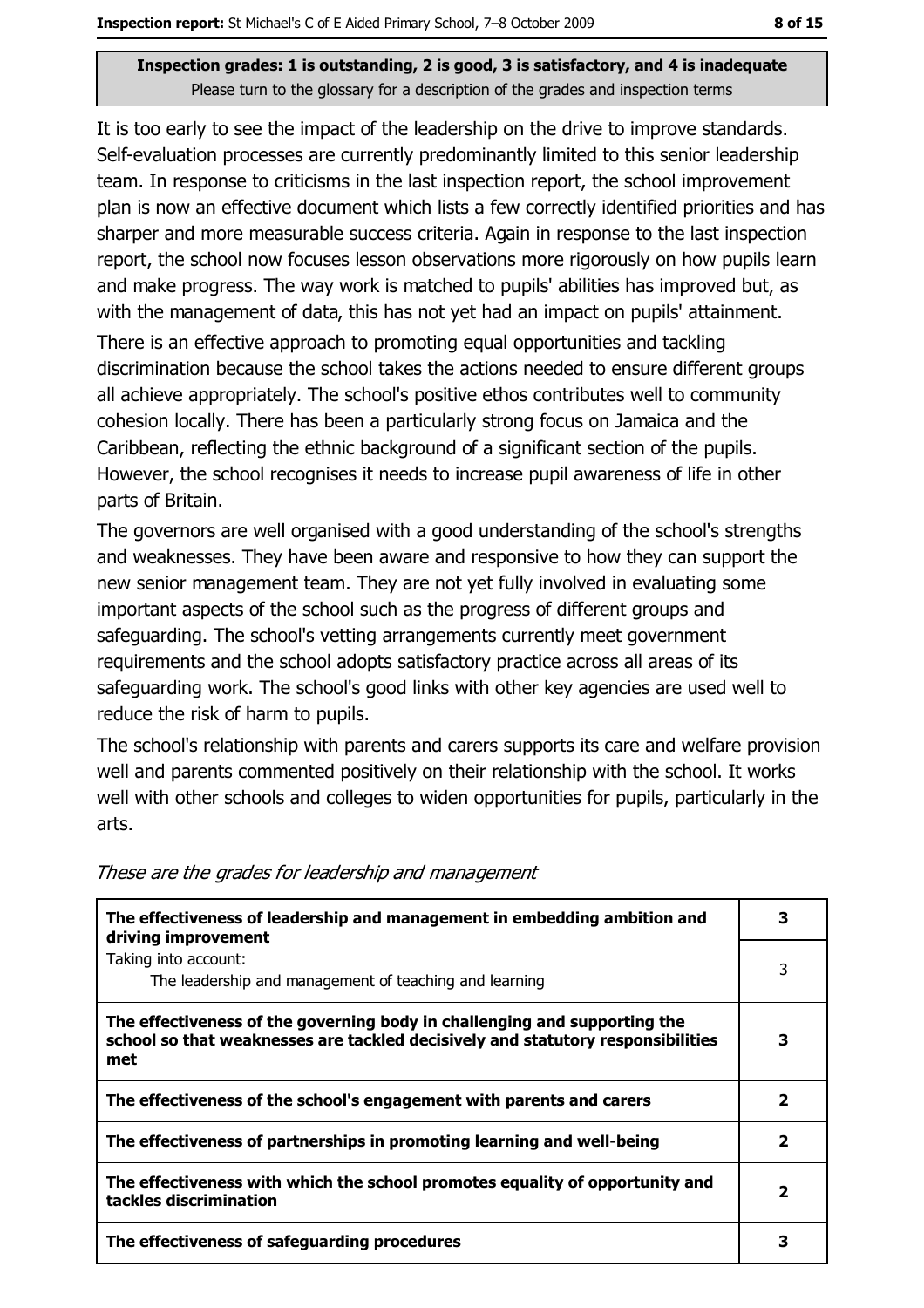3

| Inspection grades: 1 is outstanding, 2 is good, 3 is satisfactory, and 4 is inadequate |   |  |
|----------------------------------------------------------------------------------------|---|--|
| Please turn to the glossary for a description of the grades and inspection terms       |   |  |
| The effectiveness with which the school promotes community cohesion                    | 3 |  |
| The effectiveness with which the school deploys resources to achieve                   |   |  |

**Early Years Foundation Stage** 

value for money

Good relationships at all levels enable the children to behave well, feel safe and become secure learners. They work co-operatively and independently some of the time without close supervision so that they make satisfactory progress in all areas of learning. However, when resources are not being used effectively, they lack concentration and move too quickly between activities. They are generally enthusiastic but on occasions their enjoyment is restricted by over-repetitive activities.

The curriculum is well planned to cover all areas of learning with a satisfactory balance between adult-led and child-initiated activities. Particularly good, sensitive support is given to those for whom English is an additional language. The children's physical, social and emotional needs are cared for satisfactorily which leads to their good creative development.

Teaching is satisfactory. Adults model language well for the children to help the development of their early skills in literacy. At times, however, activities lack both clarity and sufficient challenge. Assessment also lacks rigour and is not used sufficiently to plan a progression in activities to meet the needs of all learners. Although there are plans to improve the outdoor area, it is not equipped currently to enable sufficient appropriate learning activities to take place.

The Early Years Foundation Stage has been through an unsettled period but it now has an established leader who is aware of the deficiencies. Improvements to the outdoor area and the need for further professional development have been correctly identified as priorities.

| <b>Overall effectiveness of the Early Years Foundation Stage</b>                             | 3 |
|----------------------------------------------------------------------------------------------|---|
| Taking into account:<br>Outcomes for children in the Early Years Foundation Stage            |   |
| The quality of provision in the Early Years Foundation Stage                                 |   |
| The effectiveness of leadership and management of the Early Years<br><b>Foundation Stage</b> | 3 |

These are the grades for the Early Years Foundation Stage

# **Views of parents and carers**

All parents think their children are safe, enjoy the school and are well prepared for the future. The vast majority of parents responded positively to all the questions in the Ofsted questionnaire. A very small minority of parents felt the school does not deal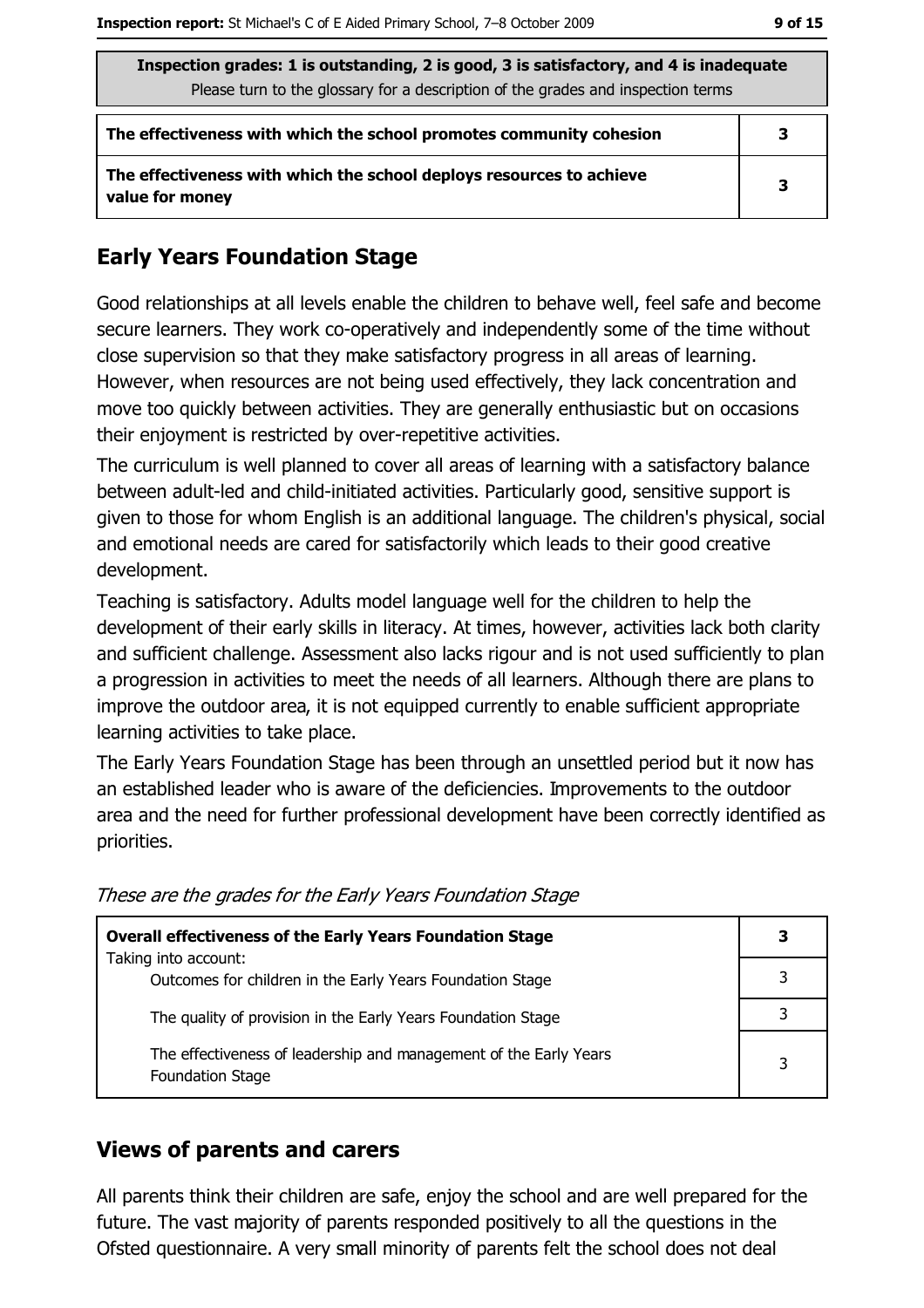effectively with unacceptable behaviour. Inspectors investigated this, and concluded that, although in occasional lessons there is a minority that lacks concentration and is restless, the school has an effective range of strategies for dealing with behaviour. A

very small minority of parents also felt the school did not take account of its suggestions and concerns but the inspectors found no evidence to substantiate this.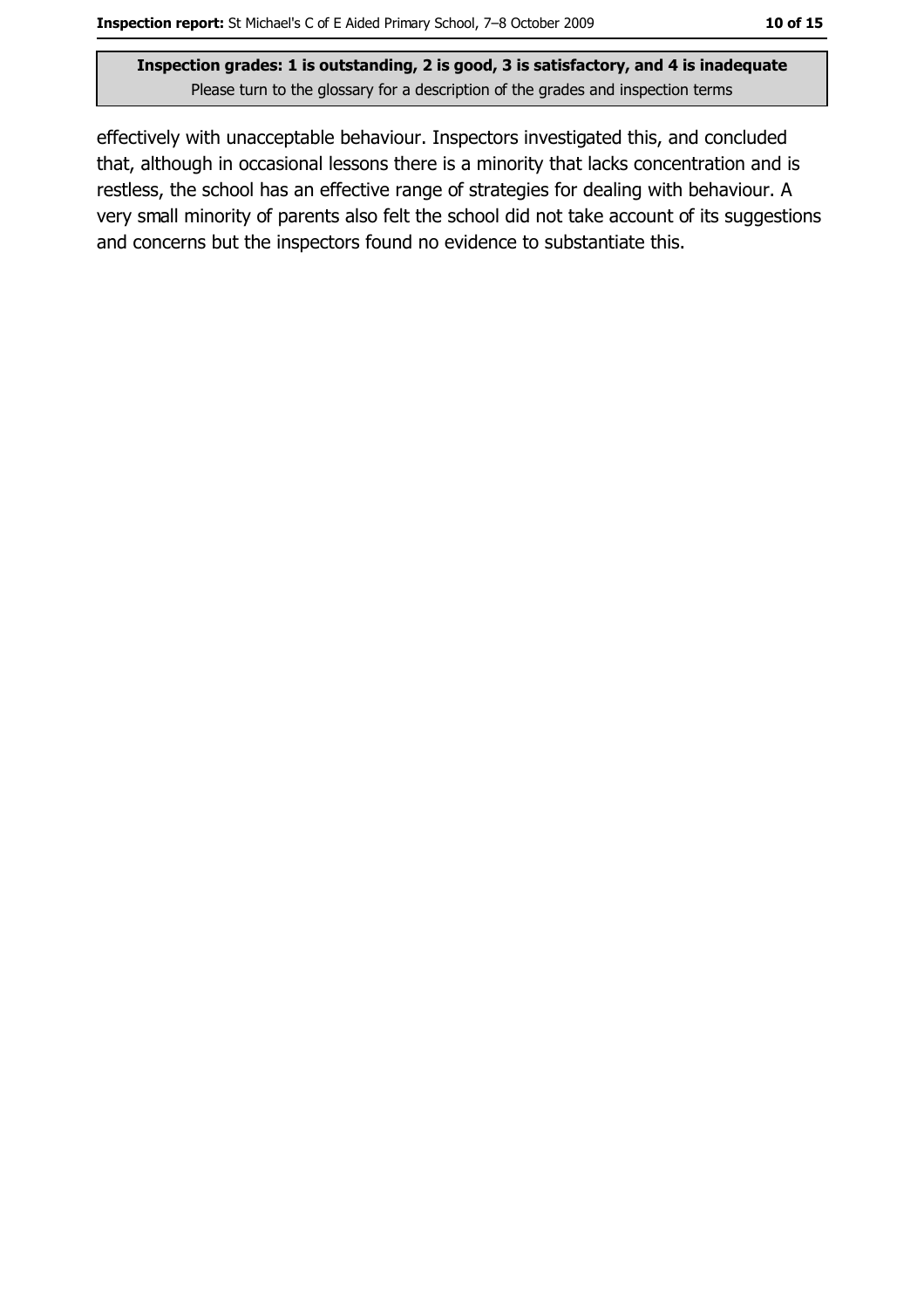#### Responses from parents and carers to Ofsted's questionnaire

Ofsted invited all the registered parents and carers of pupils registered at St Michael's Church of England Aided Primary School to complete a questionnaire about their views of the school.

In the questionnaire, parents and carers were asked to record how strongly they agreed with 13 statements about the school. The inspection team received 52 completed questionnaires by the end of the on-site inspection. In total, there are 189 pupils registered at the school.

| <b>Statements</b>                                                                                                                                                                                                                                       | <b>Strongly</b><br><b>Agree</b> |               |              | <b>Agree</b>  |                | <b>Disagree</b> |                | <b>Strongly</b><br>disagree |
|---------------------------------------------------------------------------------------------------------------------------------------------------------------------------------------------------------------------------------------------------------|---------------------------------|---------------|--------------|---------------|----------------|-----------------|----------------|-----------------------------|
|                                                                                                                                                                                                                                                         | <b>Total</b>                    | $\frac{0}{0}$ | <b>Total</b> | $\frac{0}{0}$ | <b>Total</b>   | $\frac{0}{0}$   | <b>Total</b>   | $\frac{0}{0}$               |
| My child enjoys school                                                                                                                                                                                                                                  | 31                              | 60            | 21           | 40            | $\mathbf 0$    | 0               | $\mathbf{0}$   | 0                           |
| The school keeps my child<br>safe                                                                                                                                                                                                                       | 25                              | 48            | 27           | 52            | $\mathbf 0$    | 0               | 0              | 0                           |
| The school informs me<br>about my child's progress                                                                                                                                                                                                      | 27                              | 52            | 21           | 40            | 3              | 6               | 0              | 0                           |
| My child is making enough<br>progress at this school                                                                                                                                                                                                    | 22                              | 42            | 25           | 48            | $\mathbf{1}$   | $\overline{2}$  | $\overline{2}$ | $\overline{4}$              |
| The teaching is good at this<br>school                                                                                                                                                                                                                  | 26                              | 50            | 22           | 42            | 1              | $\overline{2}$  | $\overline{2}$ | $\overline{4}$              |
| The school helps me to<br>support my child's learning                                                                                                                                                                                                   | 25                              | 48            | 22           | 42            | $\overline{2}$ | 4               | $\overline{2}$ | $\overline{4}$              |
| The school helps my child to<br>have a healthy lifestyle                                                                                                                                                                                                | 28                              | 54            | 22           | 42            | $\mathbf{1}$   | $\overline{2}$  | 0              | $\bf{0}$                    |
| The school makes sure that<br>my child is well prepared for<br>the future (for example<br>changing year group,<br>changing school, and for<br>children who are finishing<br>school, entering further or<br>higher education, or<br>entering employment) | 21                              | 40            | 25           | 48            | $\mathbf 0$    | 0               | 1              | $\overline{2}$              |
| The school meets my child's<br>particular needs                                                                                                                                                                                                         | 24                              | 46            | 22           | 42            | $\overline{2}$ | 4               | 1              | $\overline{2}$              |
| The school deals effectively<br>with unacceptable behaviour                                                                                                                                                                                             | 14                              | 27            | 28           | 54            | 3              | 6               | 3              | 6                           |
| The school takes account of<br>my suggestions and<br>concerns                                                                                                                                                                                           | 17                              | 33            | 27           | 52            | $\overline{2}$ | 4               | 4              | 8                           |
| The school is led and<br>managed effectively                                                                                                                                                                                                            | 25                              | 48            | 23           | 44            | $\overline{2}$ | 4               | $\mathbf{1}$   | $\overline{2}$              |
| Overall, I am happy with my<br>child's experience at this<br>school                                                                                                                                                                                     | 28                              | 46            | 28           | 46            | $\pmb{0}$      | 0               | $\overline{2}$ | 3                           |

The table above summarises the responses that parents and carers made to each statement. The percentages indicate the proportion of parents and carers giving that response out of the total number of completed questionnaires. Where one or more parents and carers chose not to answer a particular question, the percentages will not add up to 100%.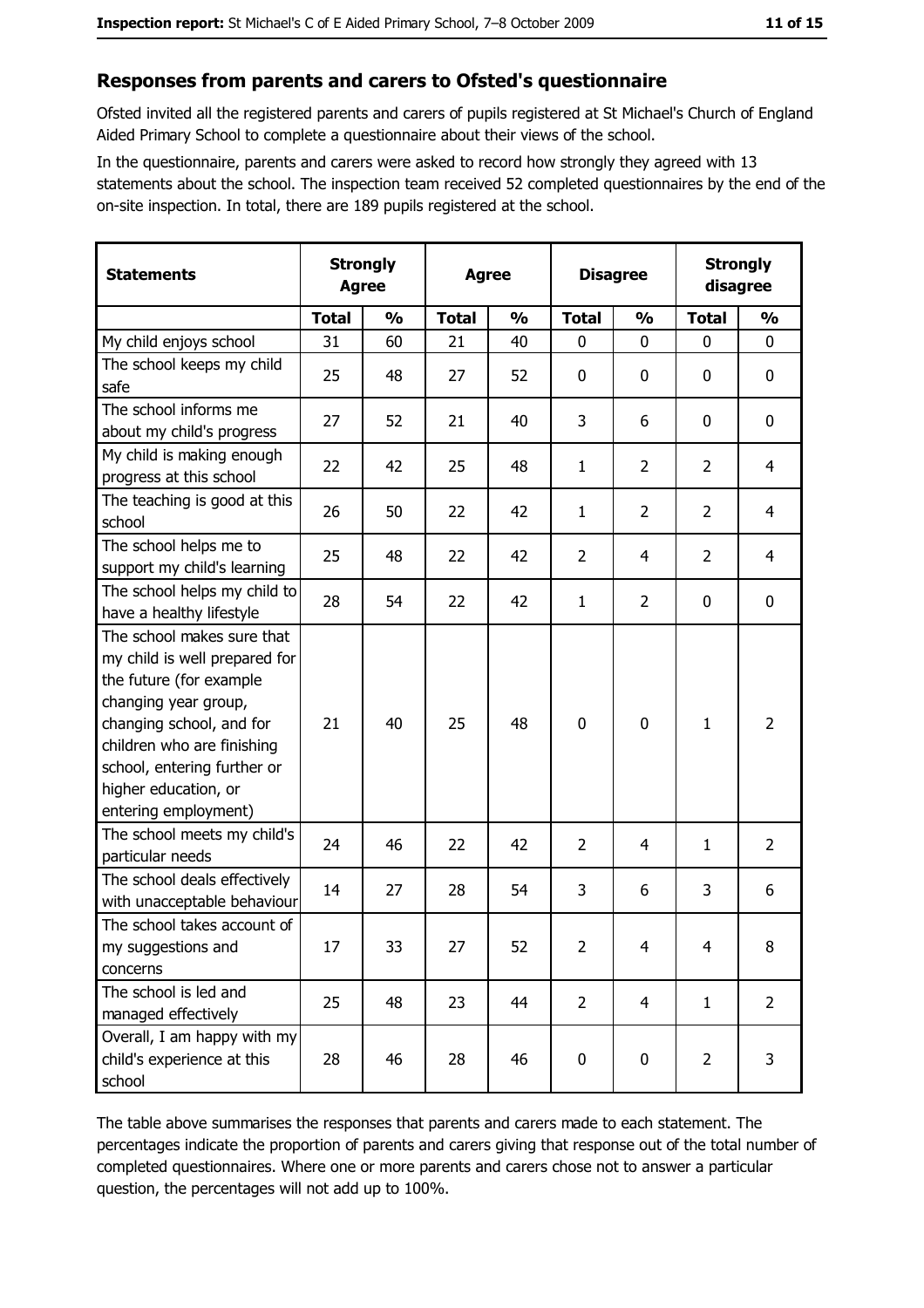# Glossary

| Grade   | <b>Judgement</b> | <b>Description</b>                                                                                                                                                                                                               |
|---------|------------------|----------------------------------------------------------------------------------------------------------------------------------------------------------------------------------------------------------------------------------|
| Grade 1 | Outstanding      | These features are highly effective. An oustanding<br>school provides exceptionally well for its pupils' needs.                                                                                                                  |
| Grade 2 | Good             | These are very positive features of a school. A school<br>that is good is serving its pupils well.                                                                                                                               |
| Grade 3 | Satisfactory     | These features are of reasonable quality. A satisfactory<br>school is providing adequately for its pupils.                                                                                                                       |
| Grade 4 | Inadequate       | These features are not of an acceptable standard. An<br>inadequate school needs to make significant<br>improvement in order to meet the needs of its pupils.<br>Ofsted inspectors will make further visits until it<br>improves. |

# What inspection judgements mean

### Overall effectiveness of schools inspected between September 2007 and July 2008

|                       | Overall effectiveness judgement (percentage of<br>schools) |      |                     |                   |  |
|-----------------------|------------------------------------------------------------|------|---------------------|-------------------|--|
| <b>Type of school</b> | Outstanding                                                | Good | <b>Satisfactory</b> | <b>Inadequate</b> |  |
| Nursery schools       | 39                                                         | 58   | 3                   | 0                 |  |
| Primary schools       | 13                                                         | 50   | 33                  | 4                 |  |
| Secondary schools     | 17                                                         | 40   | 34                  | 9                 |  |
| Sixth forms           | 18                                                         | 43   | 37                  | $\overline{2}$    |  |
| Special schools       | 26                                                         | 54   | 18                  | $\overline{2}$    |  |
| Pupil referral units  | 7                                                          | 55   | 30                  | 7                 |  |
| All schools           | 15                                                         | 49   | 32                  | 5                 |  |

New school inspection arrangements were introduced on 1 September 2009. This means that inspectors now make some additional judgements that were not made previously.

The data in the table above were reported in The Annual Report of Her Majesty's Chief Inspector of Education, Children's Services and Skills 2007/08.

Percentages are rounded and do not always add exactly to 100. Secondary school figures include those that have sixth forms, and sixth form figures include only the data specifically for sixth form inspection judgements.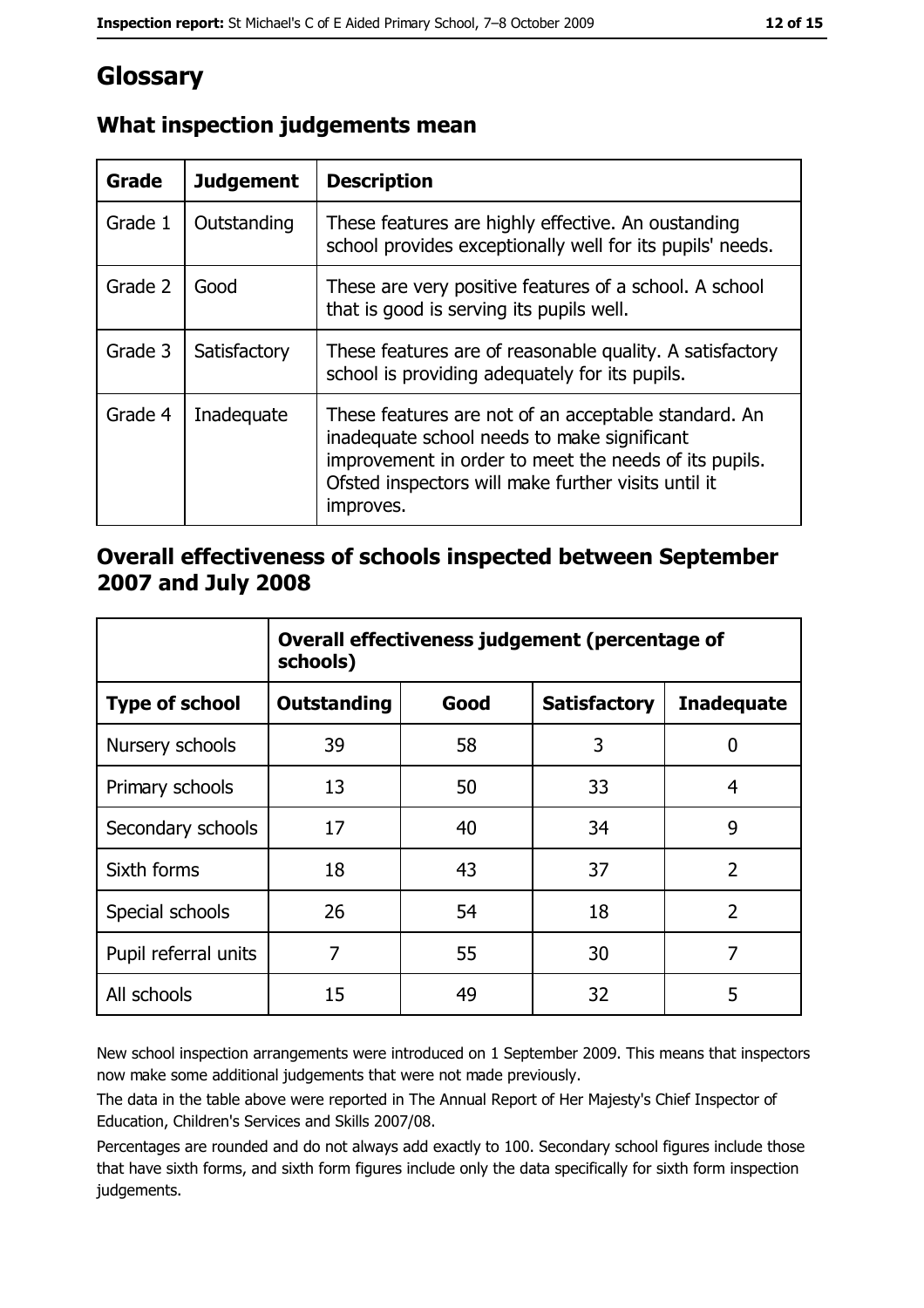# **Common terminology used by inspectors**

| Achievement:                  | the progress and success of a pupil in<br>their learning, development or training.                                                                                                                                                                                                                           |
|-------------------------------|--------------------------------------------------------------------------------------------------------------------------------------------------------------------------------------------------------------------------------------------------------------------------------------------------------------|
| Attainment:                   | the standard of the pupils' work shown by<br>test and examination results and in<br>lessons.                                                                                                                                                                                                                 |
| Capacity to improve:          | the proven ability of the school to<br>continue improving. Inspectors base this<br>judgement on what the school has<br>accomplished so far and on the quality of<br>its systems to maintain improvement.                                                                                                     |
| Leadership and management:    | the contribution of all the staff with<br>responsibilities, not just the headteacher,<br>to identifying priorities, directing and<br>motivating staff and running the school.                                                                                                                                |
| Learning:                     | how well pupils acquire knowledge,<br>develop their understanding, learn and<br>practise skills and are developing their<br>competence as learners.                                                                                                                                                          |
| <b>Overall effectiveness:</b> | inspectors form a judgement on a school's<br>overall effectiveness based on the findings<br>from their inspection of the school. The<br>following judgements, in particular,<br>influence what the overall effectiveness<br>judgement will be.                                                               |
|                               | The school's capacity for sustained<br>improvement.<br>Outcomes for individuals and groups<br>of pupils.<br>The quality of teaching.<br>The extent to which the curriculum<br>meets pupil's needs, including where<br>relevant, through partnerships.<br>The effectiveness of care, guidance<br>and support. |
| Progress:                     | the rate at which pupils are learning in<br>lessons and over longer periods of time. It<br>is often measured by comparing the<br>pupils' attainment at the end of a key<br>stage with their attainment when they<br>started.                                                                                 |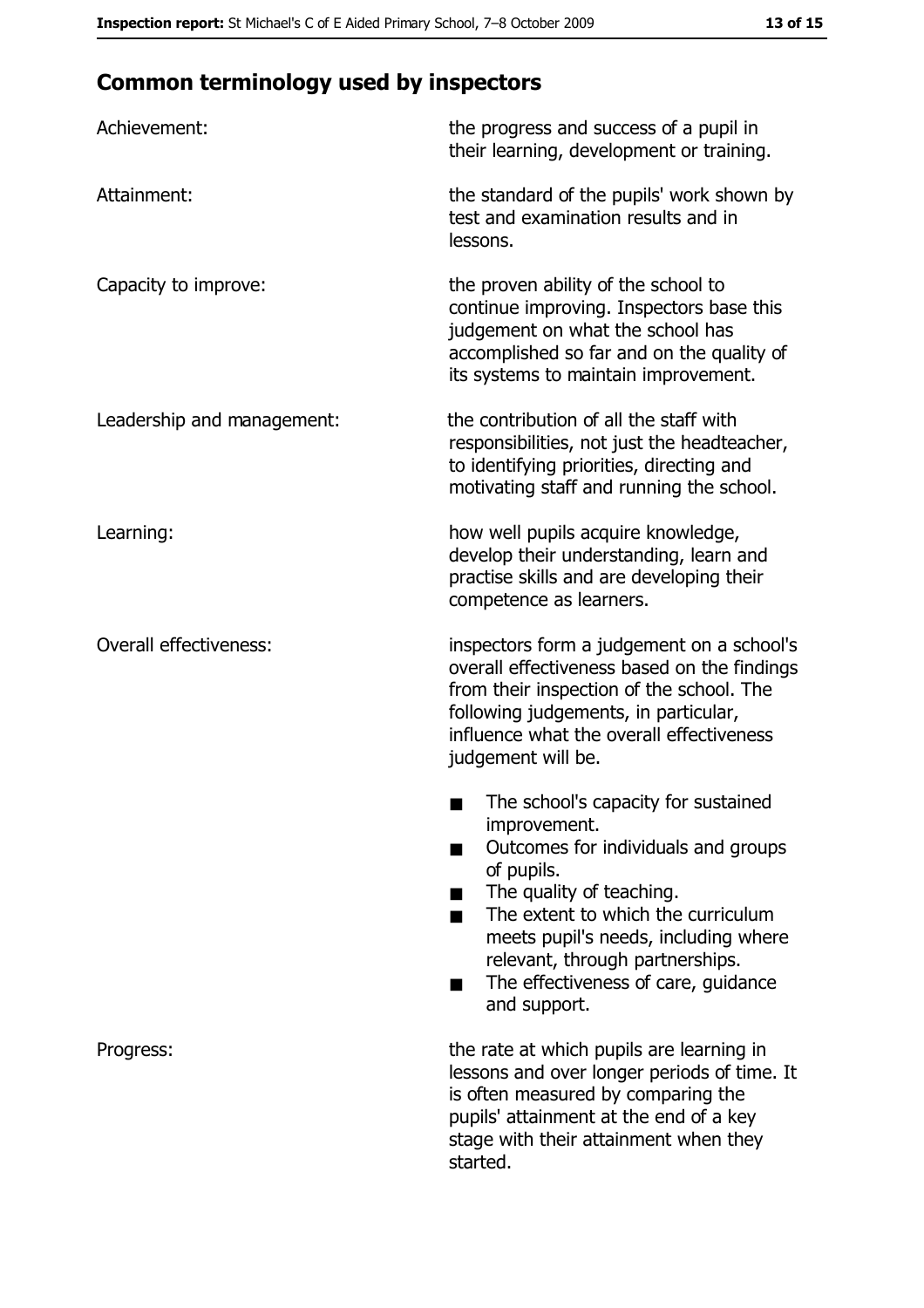This letter is provided for the school, parents and carers to share with their children. It describes Ofsted's main findings from the inspection of their school.



10 October 2009

**Dear Pupils** 

Inspection of St Michael's C of E Aided Primary School, Tettenhall, Wolverhampton, WV6 **9AF** 

Thank you for making us so welcome when we came to visit your school recently. You told us that you feel safe and that people care for you. We agree and these are our main conclusions about your school.

Pupils from all backgrounds make satisfactory progress and are equally valued.

You receive a satisfactory education.

Your spiritual, moral, social and cultural development is good.

You have a satisfactory curriculum and satisfactory teaching.

You know what to do to live healthily and most of you consistently make healthy choices.

You have committed teachers, caring adults and dedicated governors at your school and so we have asked them to make the quality of education even better by addressing three issues.

Improve what happens in Reception by ensuring activities are planned for all abilities and the outdoor area is developed.

Improve teaching by giving those of you in Years 1 and 2 more practical activities in mathematics and by ensuring you all understand how to produce their very best work and the need always to work as quickly as possible.

Improve the quality of your writing by matching tasks more often to the boys' interests, giving more opportunities to write at length and encouraging the older pupils among you to use more ambitious words and more complex sentences.

You can help by always concentrating and working as hard as you can.

I wish you all the best for the future.

Yours faithfully

Alwyne Jolly

Lead Inspector